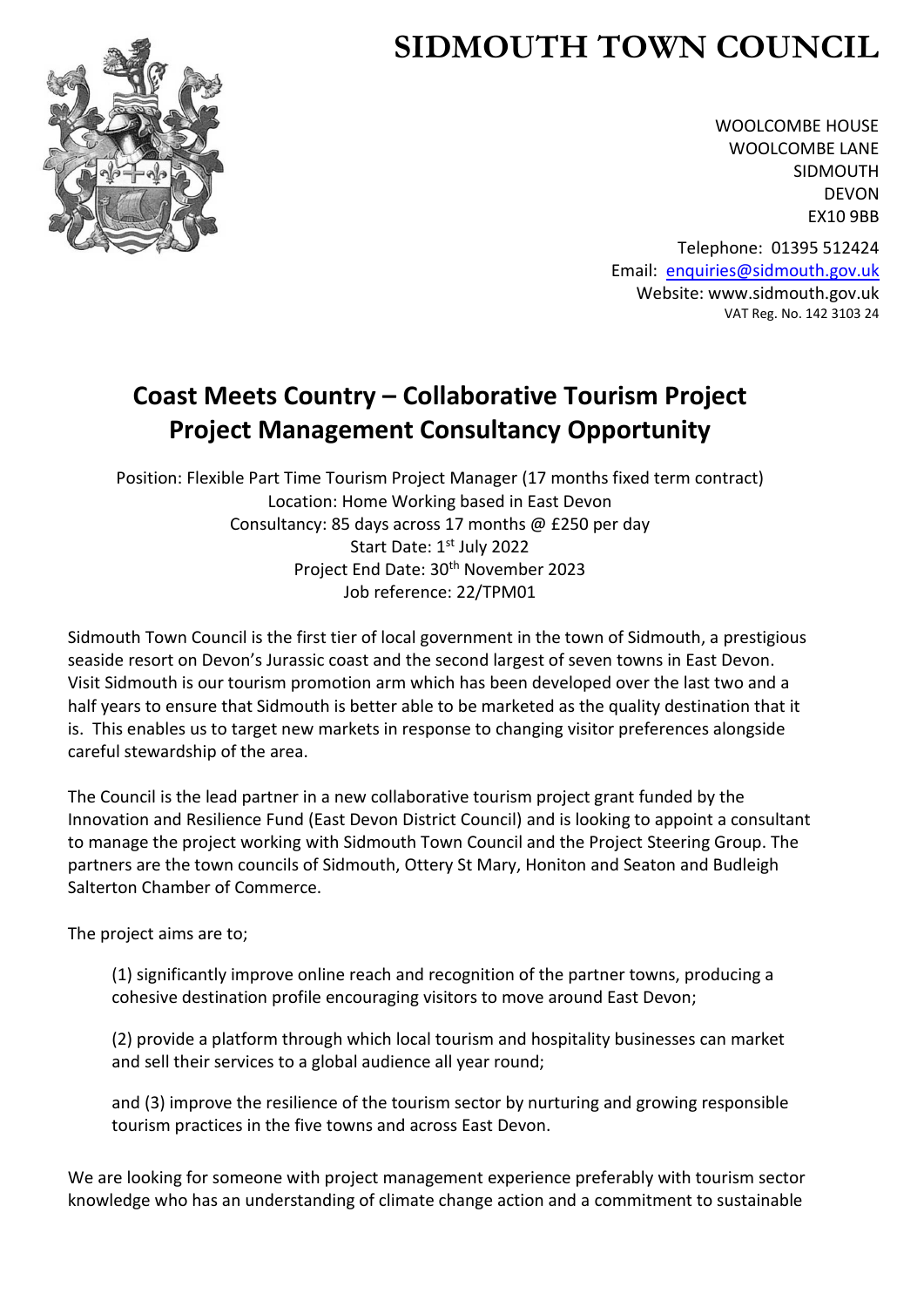tourism. We are looking for someone for an immediate start who knows East Devon and the towns involved in the project well. You will have an exceptional talent at coordinating and communicating with a range of stakeholders across local authorities, business and marketing to provide clarity and attention to achieving the goals of the project. The project is fully developed (a document outlining the project is available on request from Sidmouth Town Council). The project manager consultant role is to coordinate and support the suppliers to the project to deliver the activities; to liaise and communicate with project partners, to drive the project forward to ensure delivery and to develop and deliver the required project documentation including narrative and financial reports.

#### **The Consultancy Role**

The work includes managing the project delivery plan and ensuring that the project activities are delivered on time and in budget to a high quality. The role will also entail preparation of agendas, minutes and project reports in line with funding requirements both narrative and financial. You will be required to attend Steering group meetings to provide project updates and lead other meetings in order to coordinate work with suppliers including sales, marketing and video production.

The role will entail close working with the four main suppliers to the project who are experts in their field and whose work will intersect; **1. Ignyte Ltd** are responsible for destination marketing and web development. **2. Voyage Travel Marketing** will lead a suite of branding exercises in each of the partner town. **3. Simon Vacher Films** will produce films to support the promotion of each town. **4. The Travel Foundation** will lead a sustainability programme, working with businesses through training and the development of carbon action plans – this component will be piloted by Sidmouth.

Communication and liaison with local businesses to organise consultation and training events will be key alongside effective administration for the duration of the project. The position is fixed term for 17 months with flexible hours totalling 85 days work, there is an expectation that the first 6-8 months will require more time to kickstart and quickly achieve key deliverables on which the remainder of the project will build.

Most administrative working will be from home and you will be expected to have a home PC/laptop with email access, and be a highly effective user of Word and Excel and project management tools. You will need to be flexible in your working hours to be able to attend steering group and other meetings in and around Sidmouth, the partner towns and elsewhere in East Devon. There is an expectation that the post holder will be able to work independently and flexibly to undertake the tasks which will need to be done to ensure the project is delivered.

An application form is available online at [www.sidmouth.gov.uk](http://www.sidmouth.gov.uk/) or by contacting the Town Clerk, Sidmouth Town Council, Woolcombe House, Sidmouth, Devon EX10 9BB. Tel 01395 512424

Closing date: **Noon on Wednesday 29th June 2022** and in-person interviews at Sidmouth Town Council offices will take place on **Monday 4th July 2022.** We will acknowledge receipt of your application, but if you have not heard further from us within 3 weeks of the closing date, please assume you have not been successful in securing an interview on this occasion.

**Responsible to:** Tourism Project Steering Group Chair and Town Clerk **Responsible for:** No supervisory responsibility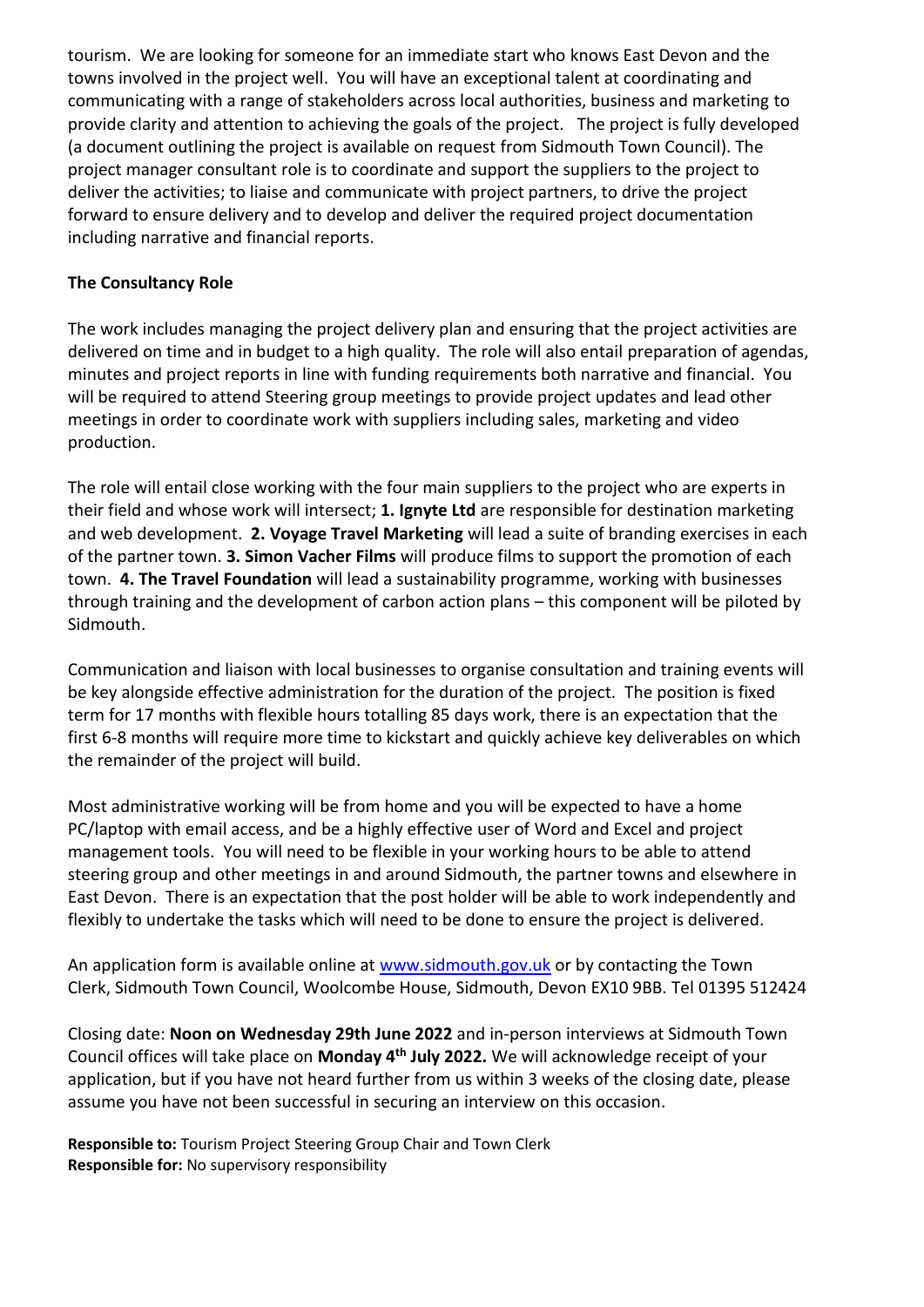#### **Person Specification: Tourism Project Manager. Job Ref.:** 22/TPM01

#### *Project Manager Job Description*

- Coordinate internal resources and third parties for the successful execution of the collaborative tourism project
- Ensure that the project is delivered on-time, within scope and within budget
- Ensure resource availability and allocation in line with the grant funding agreement
- Develop a detailed project plan to monitor and track progress
- Manage any adaptations to the project schedule to ensure delivery
- Measure performance using appropriate project management tools and techniques
- Report and escalate to management as needed
- Manage the relationship with the partners, suppliers and relevant stakeholders
- Liaise closely with appropriate Sidmouth Town Council staff to ensure financial record keeping is in line with the funders' requirements and statutory obligations of the council
- Perform risk management to minimize potential risks
- Establish and maintain relationships with third parties/businesses
- Create and maintain comprehensive project documentation
- Meet with clients/stakeholders to take detailed briefs and clarify specific requirements of each project activity
- Track project performance, specifically to analyze the successful completion of the project outcomes
- Meet budgetary objectives
- Develop comprehensive project plans to be shared with partners and others
- Develop spreadsheets, diagrams and process maps to document progress and plans
- Perform other related duties as assigned in relation to the project

#### *Project manager requirements:*

- Proven working experience in project management
- Good working knowledge of East Devon
- Excellent client-facing and internal communication skills
- Excellent written and verbal communication skills
- Solid organizational skills including attention to detail and multitasking skills
- Strong working knowledge of Microsoft Office
- Bachelor's Degree in appropriate field of study or equivalent work experience
- Experience with project management software tools

#### *Project Manager skills & proficiencies:*

- Developing and Tracking Budgets
- Project Management
- Planning
- Verbal Communication
- Written Communication
- Leadership
- Detail-Oriented
- Risk Management
- Negotiation
- Cost Control
- Critical Thinking
- **Communication**
- Problem Solving
- Analytical Skills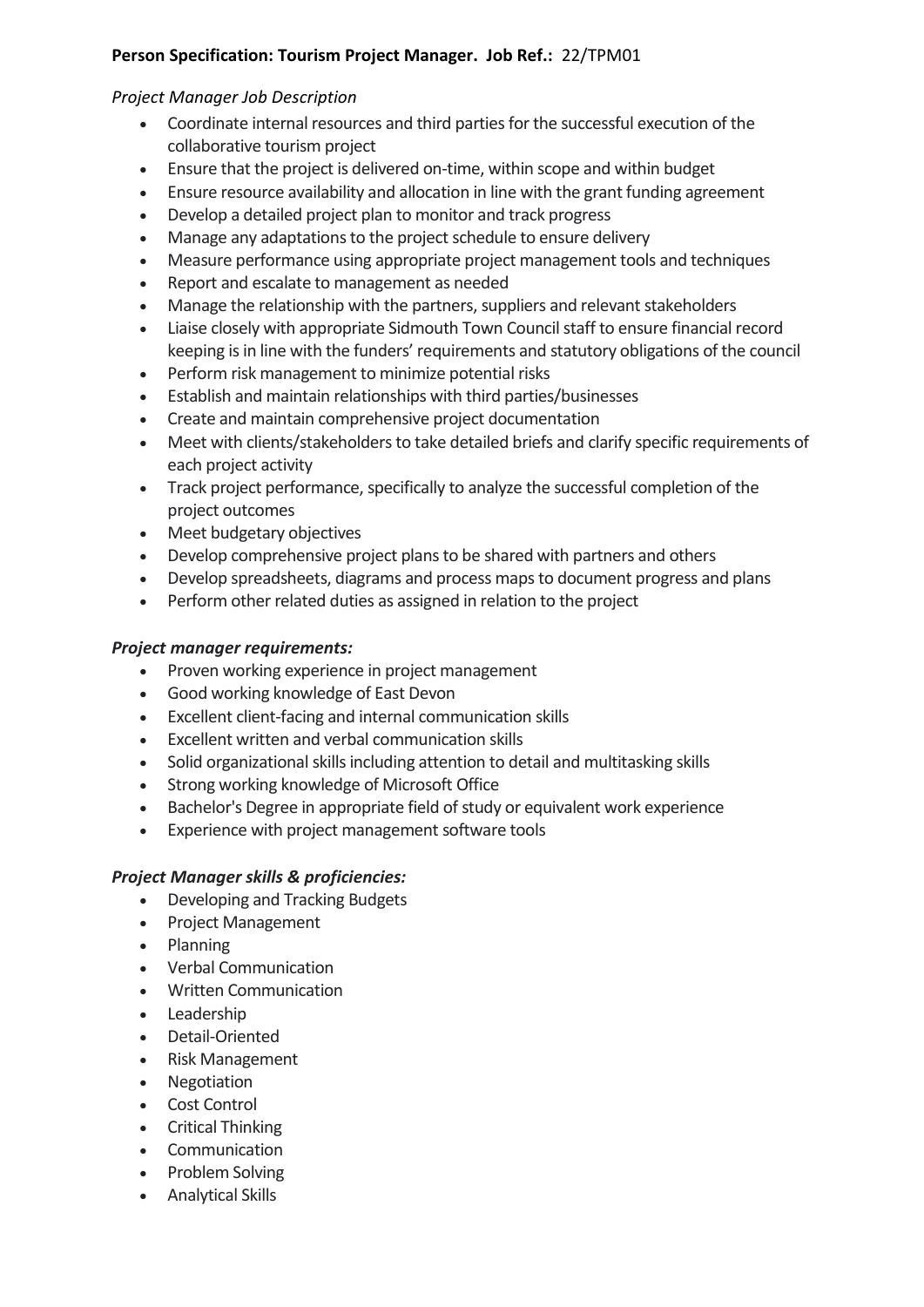

# **Sidmouth Town Council Application for employment**

**Please type or write clearly in black ink. Use an additional sheet where necessary. This form is available online at [www.sidmouth.gov.uk.](http://www.sidmouth.gov.uk/)**

**Please sign and return (marked Confidential) to: The Town Clerk, Sidmouth Town Council, Woolcombe House, Woolcombe Lane, Sidmouth, Devon EX10 9BB.**

**Post Applied For: Tourism Project Manager (Consultant)** 22/TPM01

**Last name**

**First names**

**Address**

**Email address**

**Telephone numbers** Home: Mobile: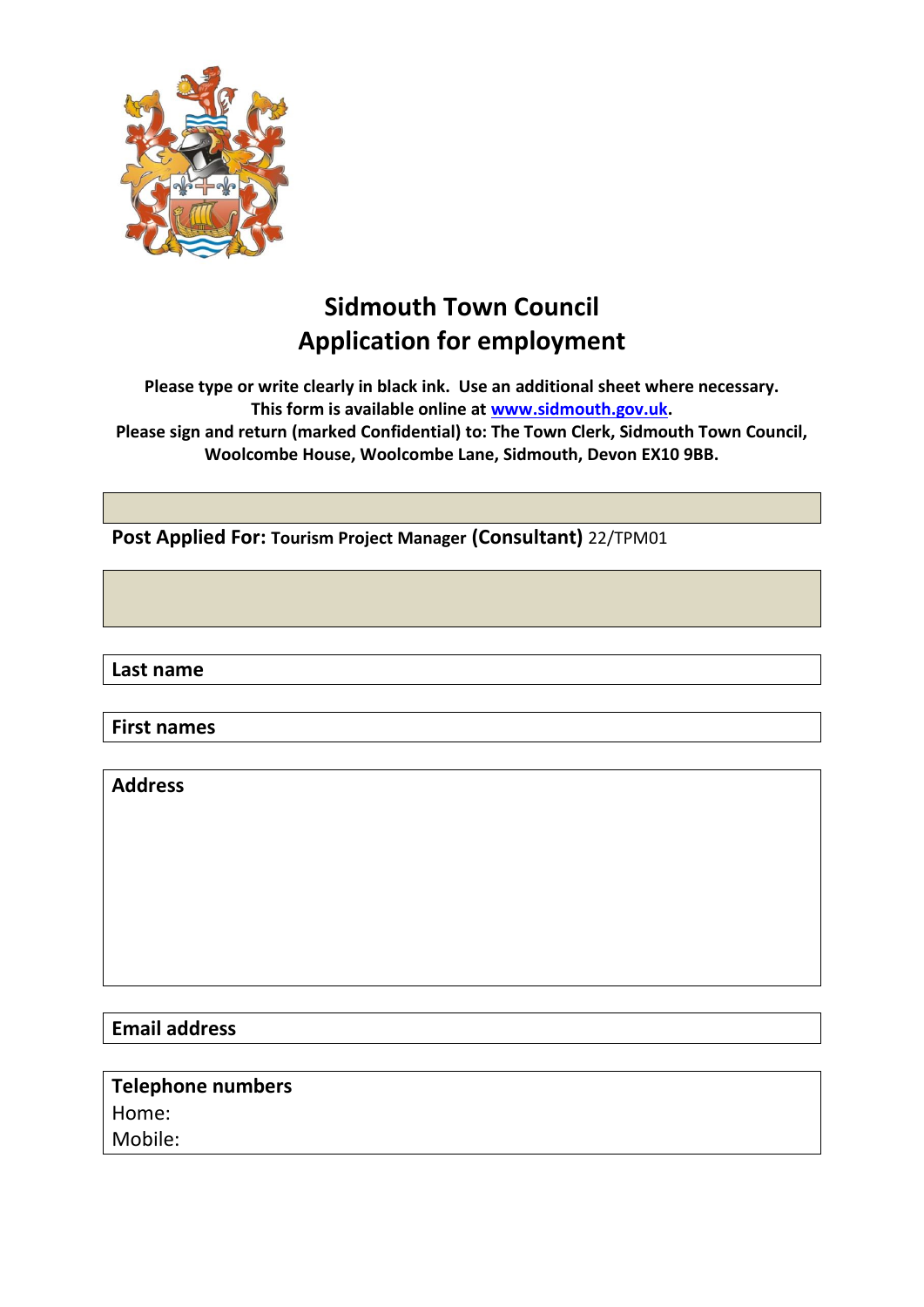### **If you have a disability please tell us about any adjustments we may need to make to assist you with the selection process.**

### **Education and training**

Please give details of qualifications achieved

| Qualification<br>(type & subject) | Name of school,<br>college, university,<br>etc. | Grade/level<br>attained | Date achieved<br>(mm/yy) |
|-----------------------------------|-------------------------------------------------|-------------------------|--------------------------|
|                                   |                                                 |                         |                          |
|                                   |                                                 |                         |                          |
|                                   |                                                 |                         |                          |
|                                   |                                                 |                         |                          |
|                                   |                                                 |                         |                          |
|                                   |                                                 |                         |                          |

### **Membership of professional bodies**

| <b>Name of professional body</b> | Level of membership | <b>Date achieved</b><br>Mm/yy |
|----------------------------------|---------------------|-------------------------------|
|                                  |                     |                               |
|                                  |                     |                               |
|                                  |                     |                               |
|                                  |                     |                               |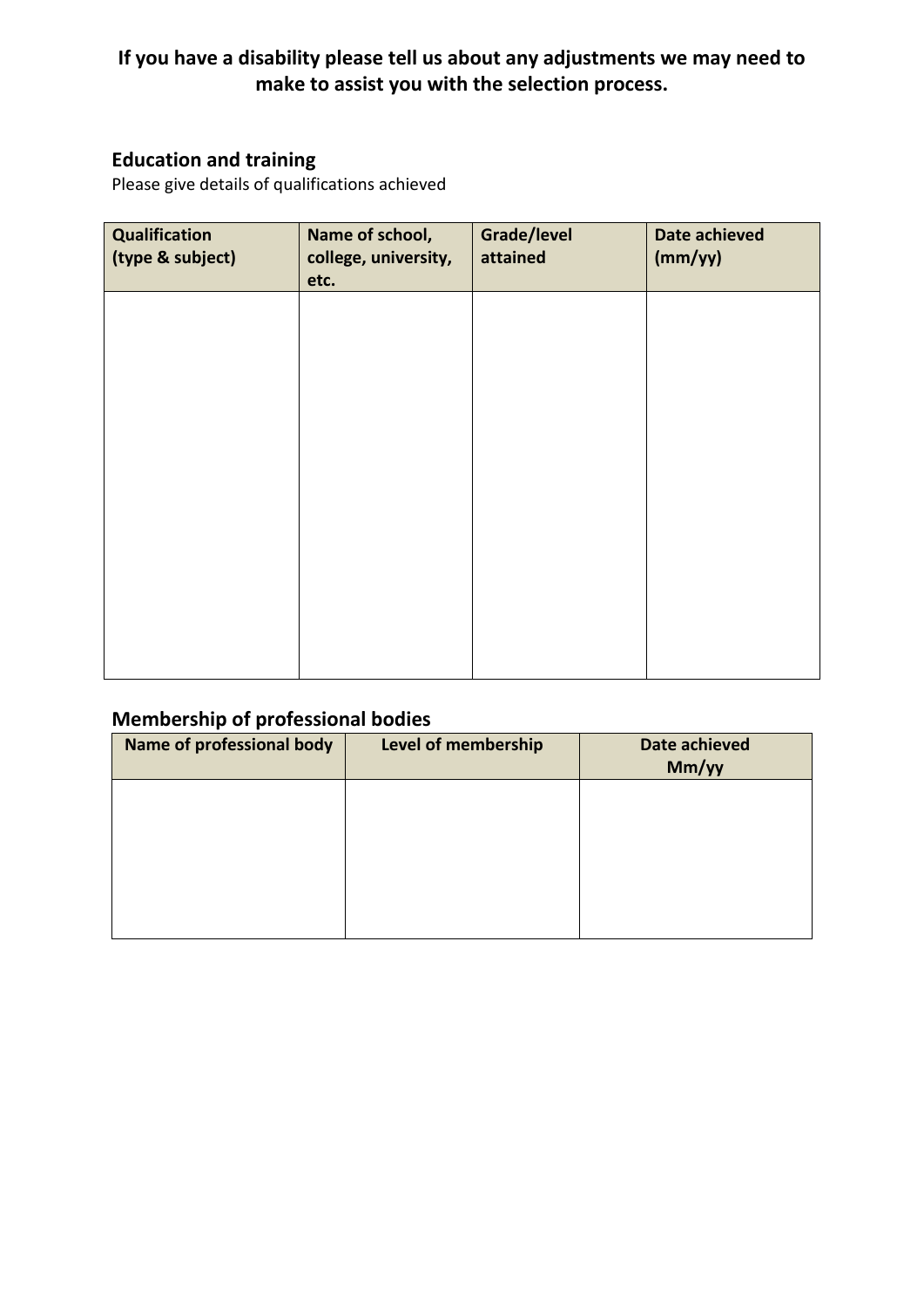### **Training:**

Please give details of any training you have undertaken that may be relevant to the position applied for....

### **Employment History**

### **Present employer**

| From | To | Name and address of<br>employer | <b>Post held and brief</b><br>outline of duties | <b>Present salary</b><br>and scale/grade<br>& reasons for<br>leaving |
|------|----|---------------------------------|-------------------------------------------------|----------------------------------------------------------------------|
|      |    |                                 |                                                 |                                                                      |
|      |    |                                 |                                                 |                                                                      |

**Previous employers/clients –** Most recent first. Indicate any gaps in employment and indicate what you were doing in that time.

| From | To | <b>Name and address of</b><br>employer | Post held and brief<br>outline of duties | <b>Salary and</b><br>scale/grade &<br>reasons for<br>leaving |
|------|----|----------------------------------------|------------------------------------------|--------------------------------------------------------------|
|      |    |                                        |                                          |                                                              |
|      |    |                                        |                                          |                                                              |
|      |    |                                        |                                          |                                                              |
|      |    |                                        |                                          |                                                              |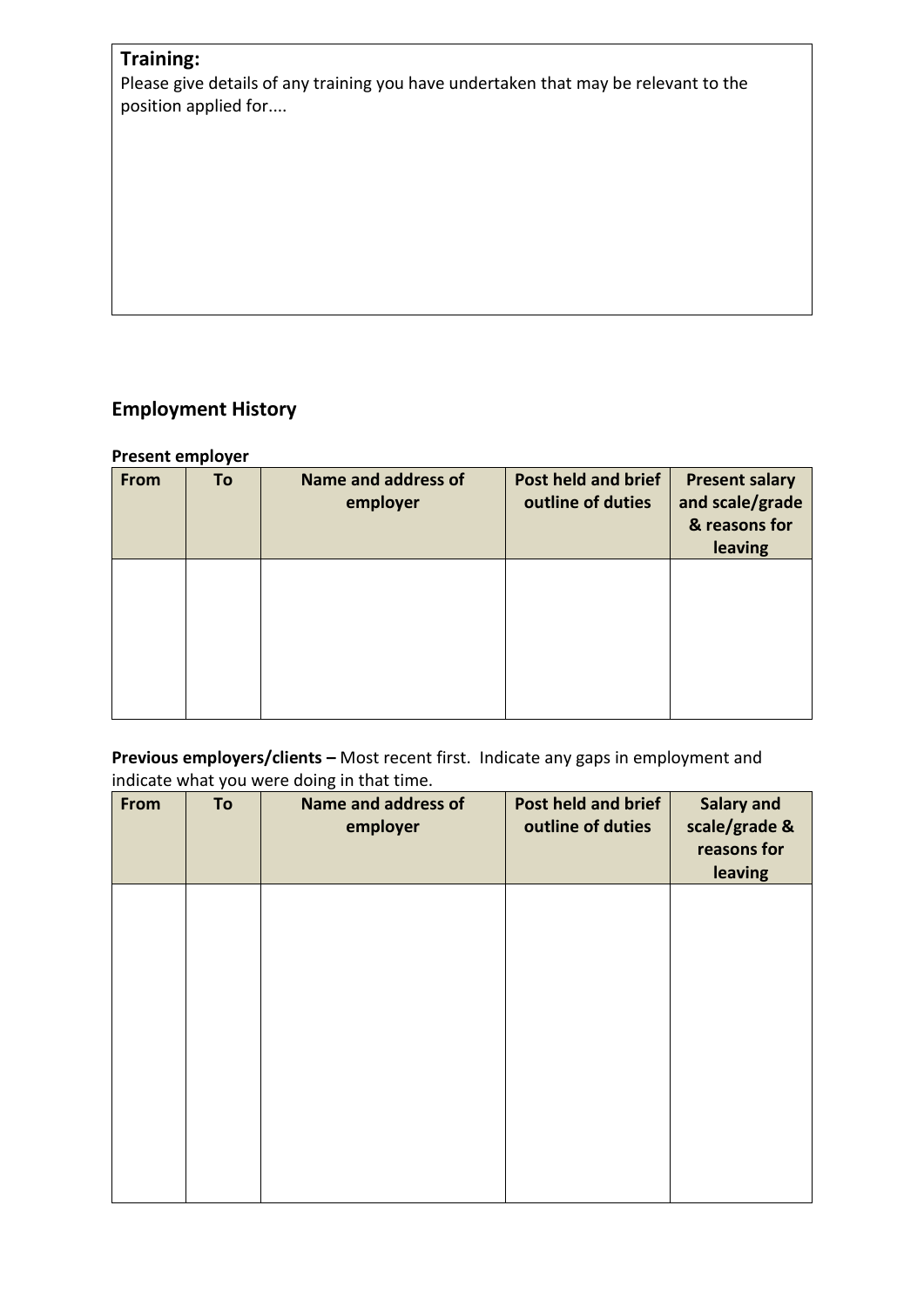**Please tell us why you consider you are a suitable candidate for this appointment by referring to the Project Manager requirements, skills and proficiencies.**

**Can continue on a separate sheet if necessary (max 500 words)**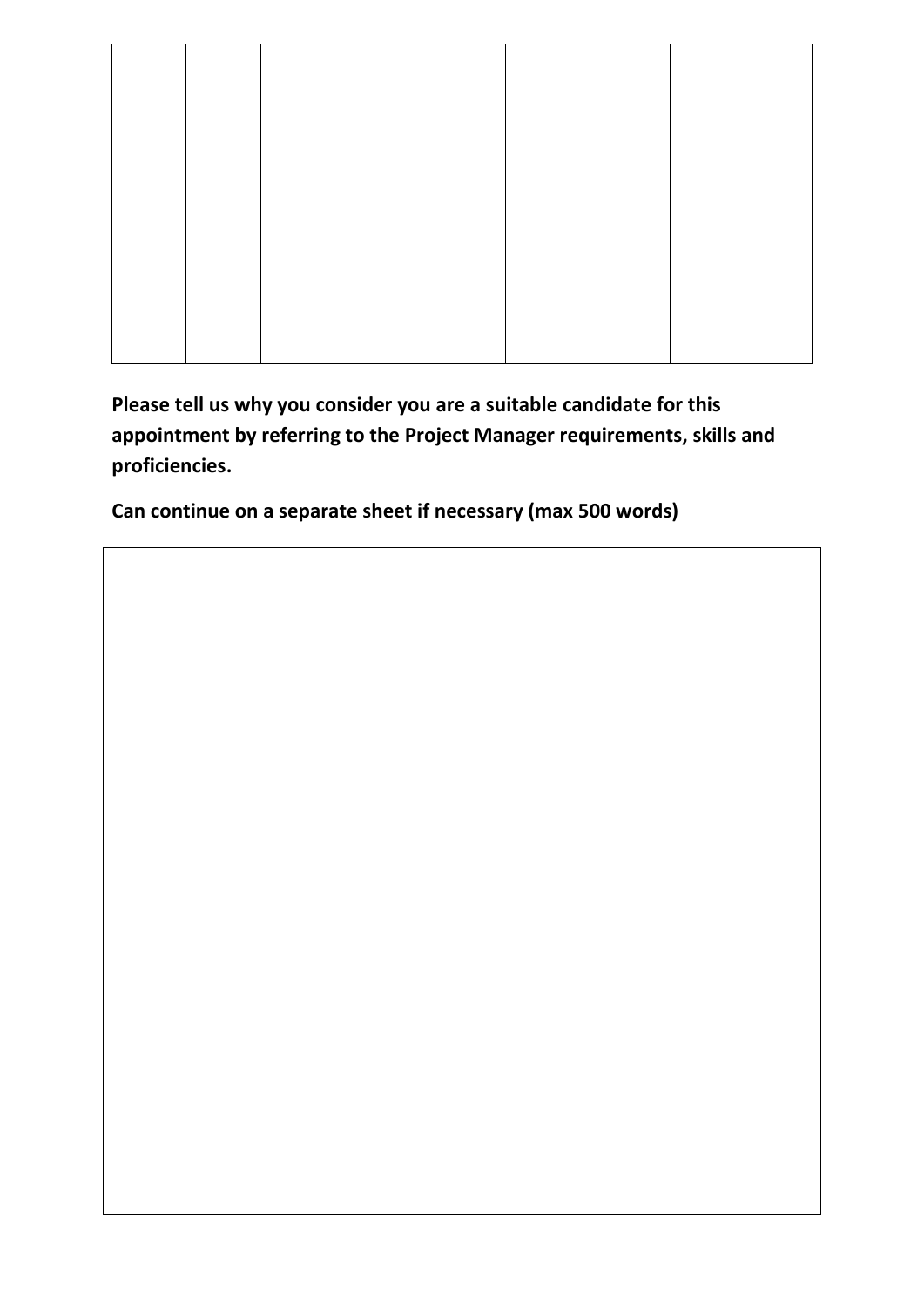| <b>Outside interests:</b>                                                      |
|--------------------------------------------------------------------------------|
|                                                                                |
|                                                                                |
|                                                                                |
|                                                                                |
|                                                                                |
|                                                                                |
|                                                                                |
|                                                                                |
|                                                                                |
|                                                                                |
|                                                                                |
|                                                                                |
|                                                                                |
|                                                                                |
|                                                                                |
|                                                                                |
|                                                                                |
|                                                                                |
|                                                                                |
|                                                                                |
|                                                                                |
|                                                                                |
|                                                                                |
|                                                                                |
|                                                                                |
|                                                                                |
| Are you related to any council Member or employee? (If so give details)        |
|                                                                                |
| (NB Failure to disclose such a relationship and/or canvassing will disqualify) |
|                                                                                |
|                                                                                |
|                                                                                |

### **Rehabilitation of offenders**

Have you ever been convicted of or are you currently charged with any criminal offence?

Delete as appropriate **YES / NO**

If YES please give details below

| Date of conviction | <b>Offence</b> | <b>Sentence</b> |
|--------------------|----------------|-----------------|
|                    |                |                 |
|                    |                |                 |
|                    |                |                 |
|                    |                |                 |
|                    |                |                 |
|                    |                |                 |